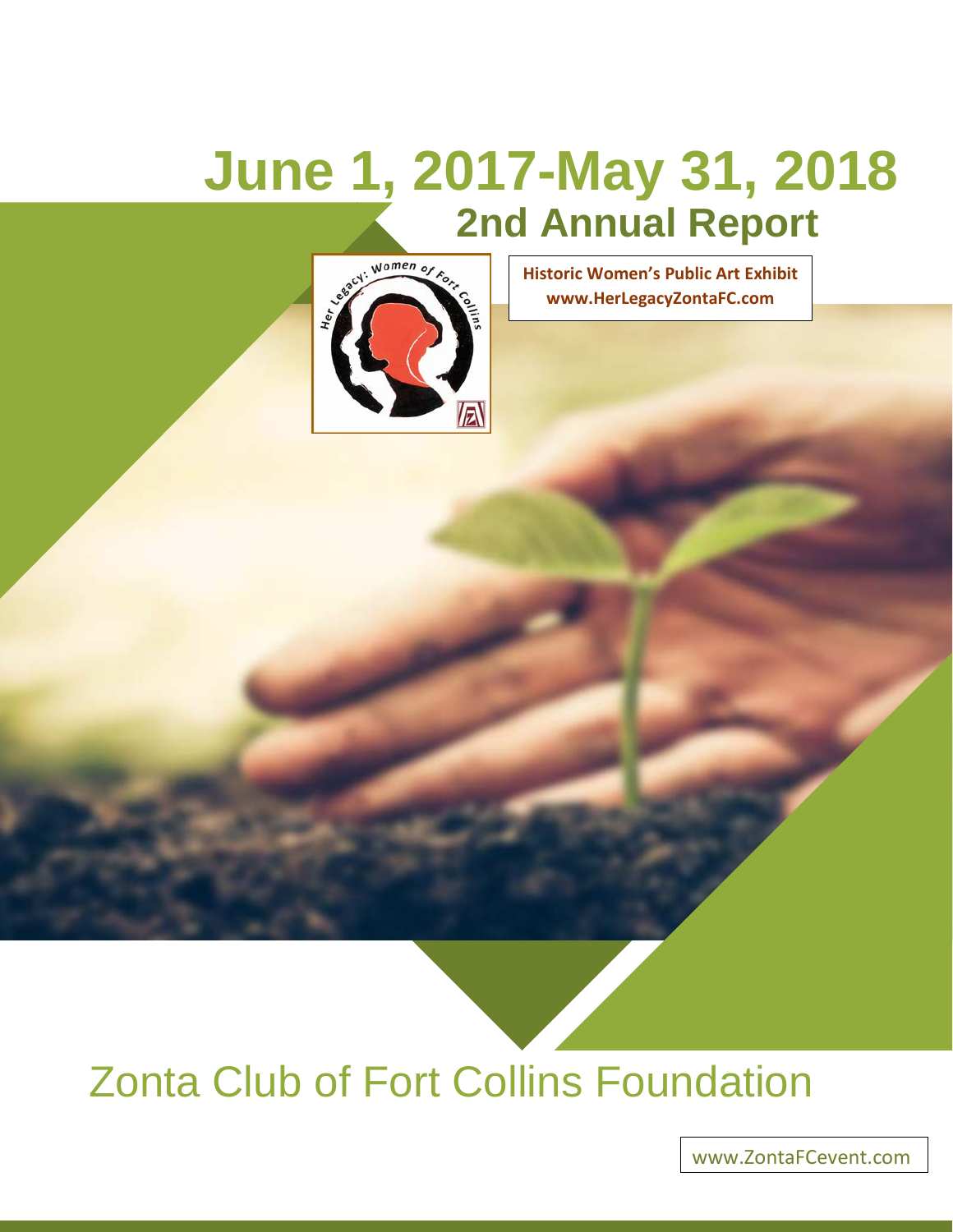## Zonta Club of Fort Collins Foundation



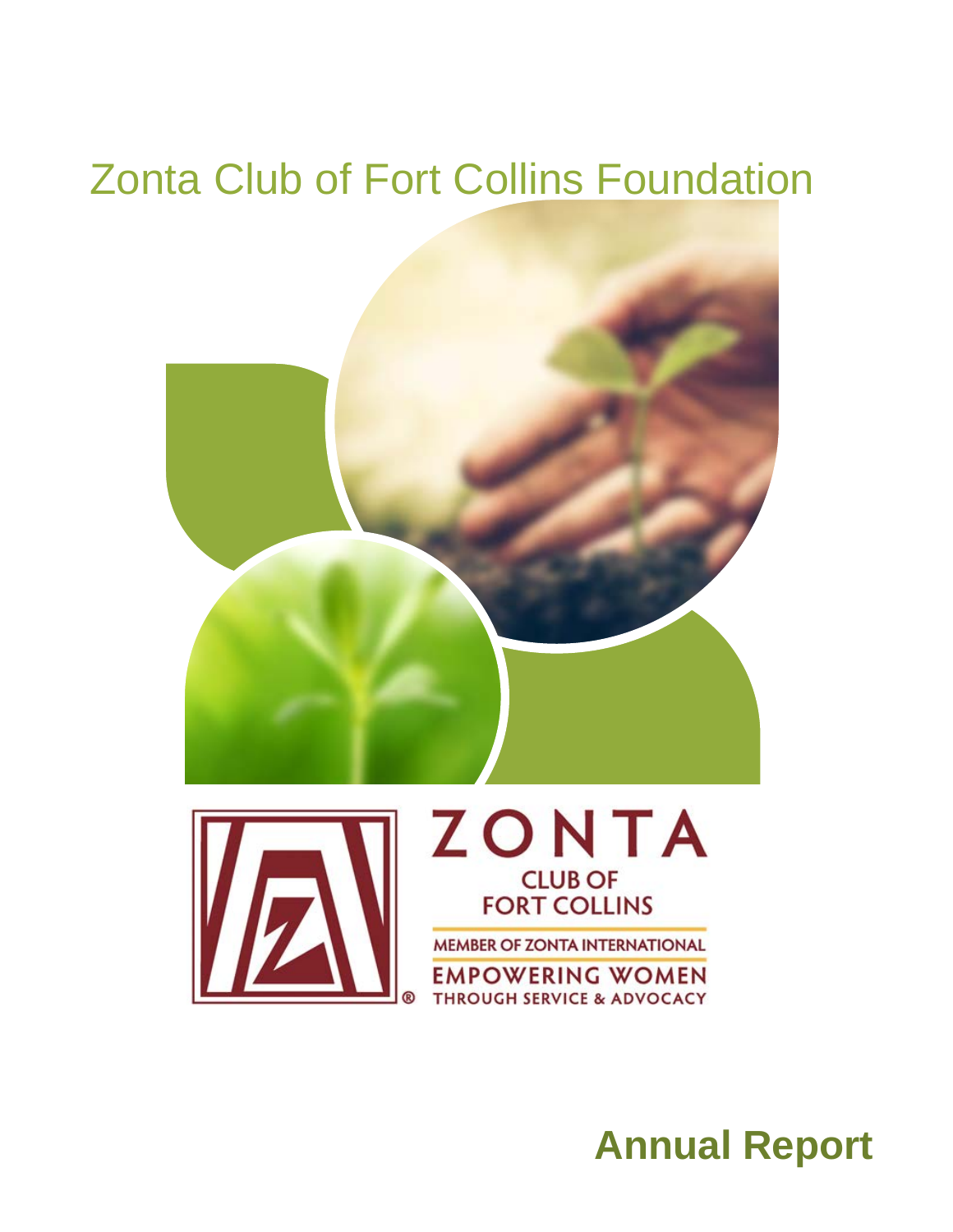# **CONTENTS**

| Message from Patti Smith, Legacy Chair            | 3  |
|---------------------------------------------------|----|
| <b>Mission &amp; Process</b>                      | 4  |
| <b>Programs Impact &amp; Testimonies</b>          | 5  |
| <b>Impact &amp; Benefits</b>                      | 6  |
| <b>Planning Committee</b>                         | 7  |
| <b>Community Partners, Events &amp; Marketing</b> | 8  |
| Donor Thank you                                   | 9  |
| <b>Resources &amp; Fiscal Management</b>          | 11 |
| <b>Looking Forward</b>                            | 12 |
| <b>Legacy Honorees</b>                            | 13 |
| We Need Your Help                                 | 14 |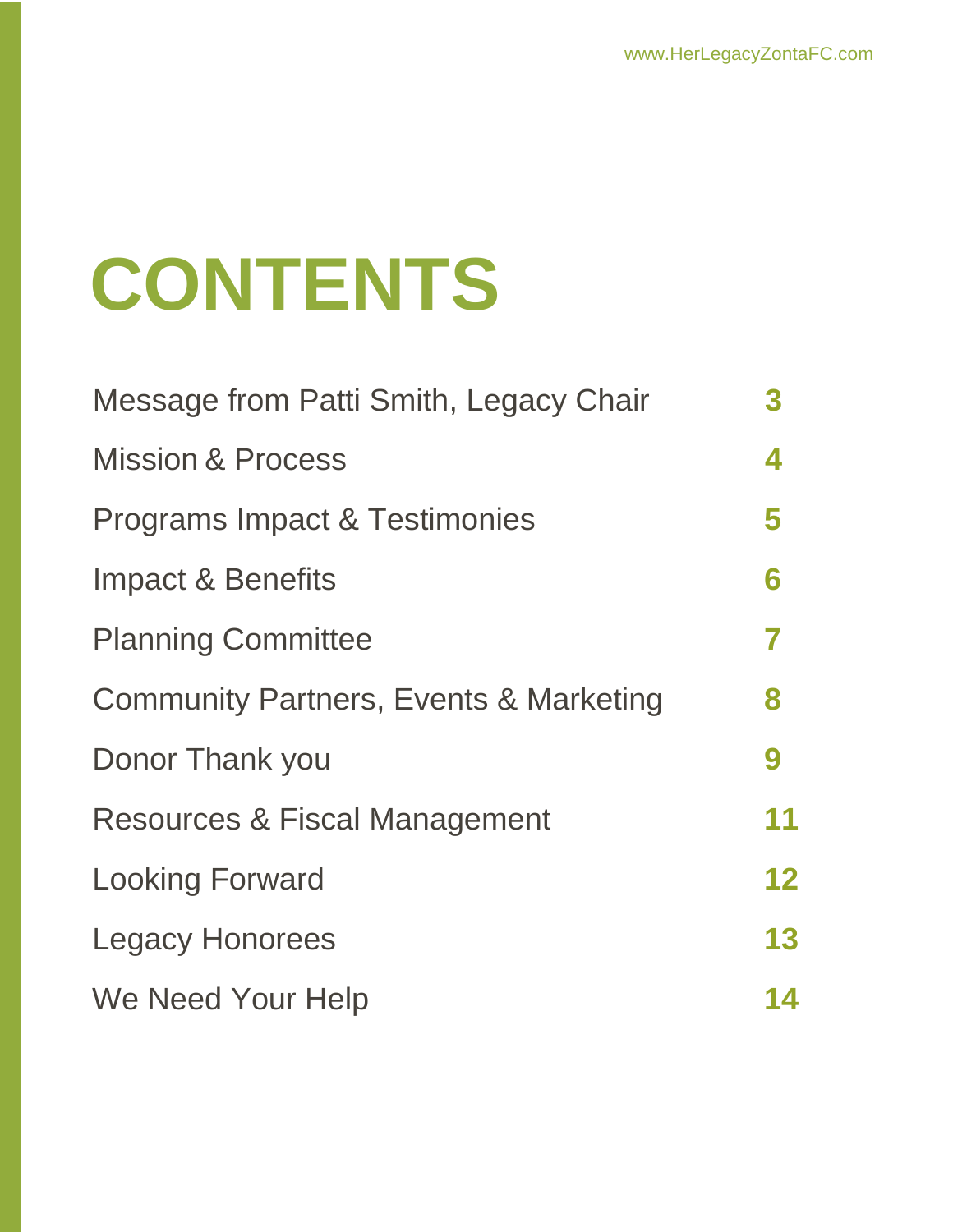### **Message from Legacy Chair**



The first group of community women to join our selection committee, April 2015, to help initiate this project.

Dear Friends,

We are very grateful for each of you as you have provided support to help us bring this dream into a reality for our community. You may not know where this project originated from…

At the convention center in Denver on the East side wall under the overhang of a supply driveway, there are 80 mosaics portraits-40 women and 40 men-who all had a hand in the creation of our great state of Colorado. I investigated this Colorado Panorama art project in 2013 and thought if they can do this in Denver, why couldn't we do this in Fort Collins and our journey began.

We are an International women's service organization that works to empower women globally and locally through service, advocacy and education events.

Far too often, women's achievements have been ignored, under reported, men given credit, or simply erased from the historical record. There have been many research, and other articles written from such entities as Wall Street Journal, Pew Research Center, Harvard Business Review, Stanford University, National Geographic, Scientific Journals and more. Here is but one example: https://www.bustle.com/p/9 times-men-were-given-credit-for-womens-historic-accomplishments-41120.

You have heard, "it takes a village" I am sure, and this statement is certainly true.

None of us can raise a family, build a business, recognize women's accomplishments or impact a community totally alone. I've seen what a village, an organization and a community of women can do, one action at a time. And I've seen how women can help women.

Our Vision: To recognize women's accomplishments and to inspire the next generation of women.

Mother Teresa stated: "I alone cannot change the world, but I can cast a stone across the waters to create many ripples." Our Zonta Club of Fort Collins Foundation has cast a stone creating many ripples.

Thank you for joining us on this journey.

*Patti A. Smith, RN*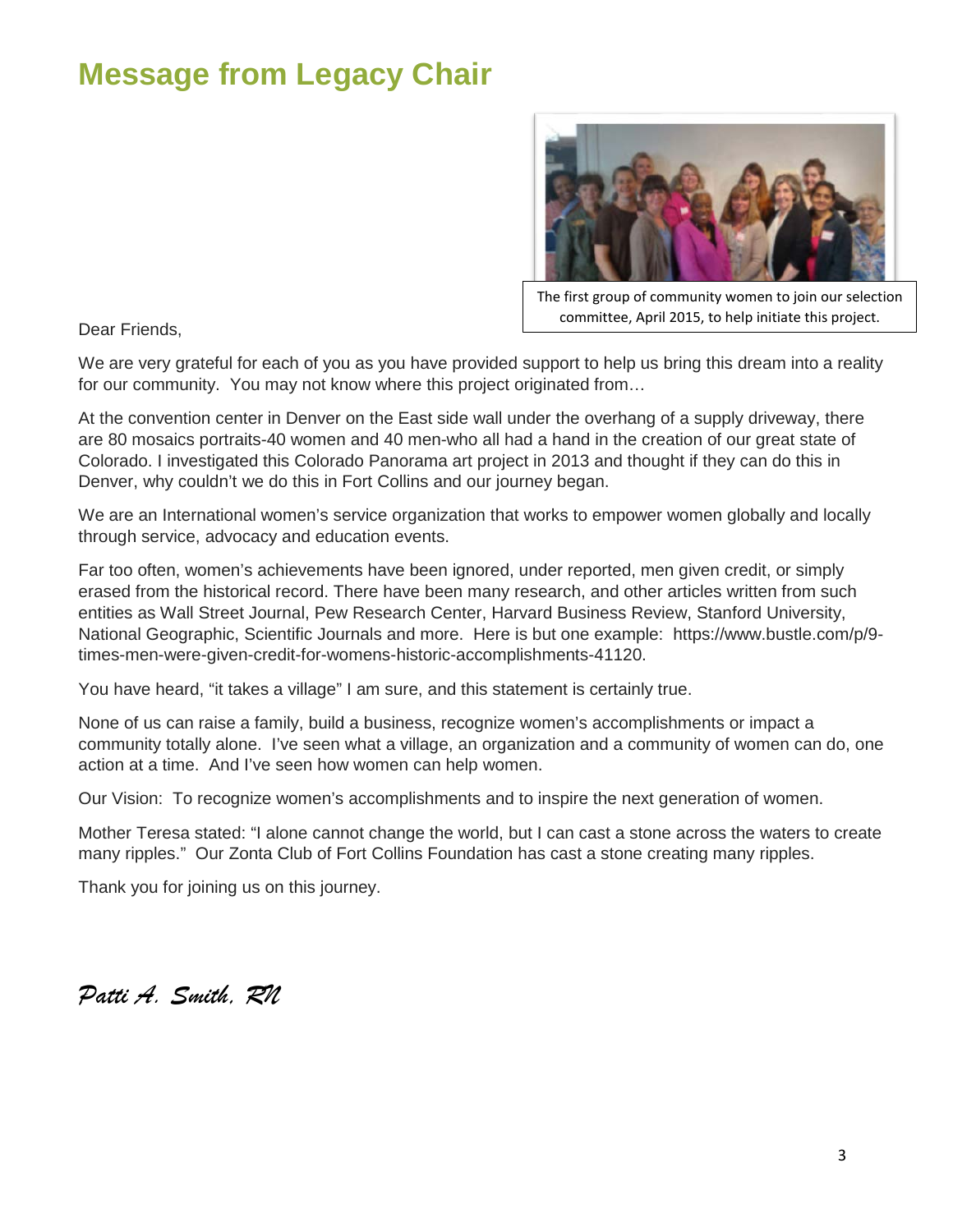#### **Mission**

*Our mission with this project is: As women of Zonta, we are creating Her Legacy Project to inspire women and girls to discover themselves in the many talents, contributions, and achievements of women, both past and present, in our Fort Collins community. "Inspiring Girls and Women to Create Their Own Legacies"*

#### **Process**



#### Approval Process

 Our local club has been approved to create a public historic art exhibit recognizing women's achievements. We are a part of the Old Town renovation project and we are honored to be provided the opportunity to introduce our community to 48 women's accomplishments. This project was approved by the DDA, Old Town Property Management, Cooper Smith's Brewery and the Fort Collins Historic Preservation Society.



#### Selection Process

 We invited men and women from our community to nominate a woman they thought should be recognized for their accomplishments. We invited women from our community to sit on a selection committee to help review the nominations received and select the 48 notable women to be recognized in this art exhibit.

#### **Artists**

**Rachael Davis** MFA/CSU, Project Art Director/Portrait Artist. Was an Art Instructor at FRCC/LC and is Art Instructor at Rocky Mountain Art Institute, Denver and has been invited to participate in several International Art Shows back east, one of 35 finalists out of 1100 entrants. Visit<http://www.rachaelynndavis.com/>



**Trish Murtha** Portrait Artist/Role Model Workshop Facilitator. A very talented water color artist. Trish Murtha, a professional artist and her 20 years of award-winning watercolors are a unique source for surface design and collections, and her portfolio reaches from contemporary to fine art, including whimsical, timely images. Visit<http://trishmurthadesigns.com/>

**Isis Lanigan**: Portrait Artist. Skilled in Photography, Drawing, Fine Art, Sculpture and Adobe Photoshop. Poudre School District PT, Freelance Photographer. Strong community and social services professional with a BA/CSU. Aspires to be an entrepreneur in the arts and make a positive difference in the lives of others. www.IsisLanigan.com

**Belgin Yucelen**, a sculptor from Boulder will create the 6 handsculpted bronze frames specifically designed to add to the artistic excellence of the project. Visit <https://belginyucelen.com/>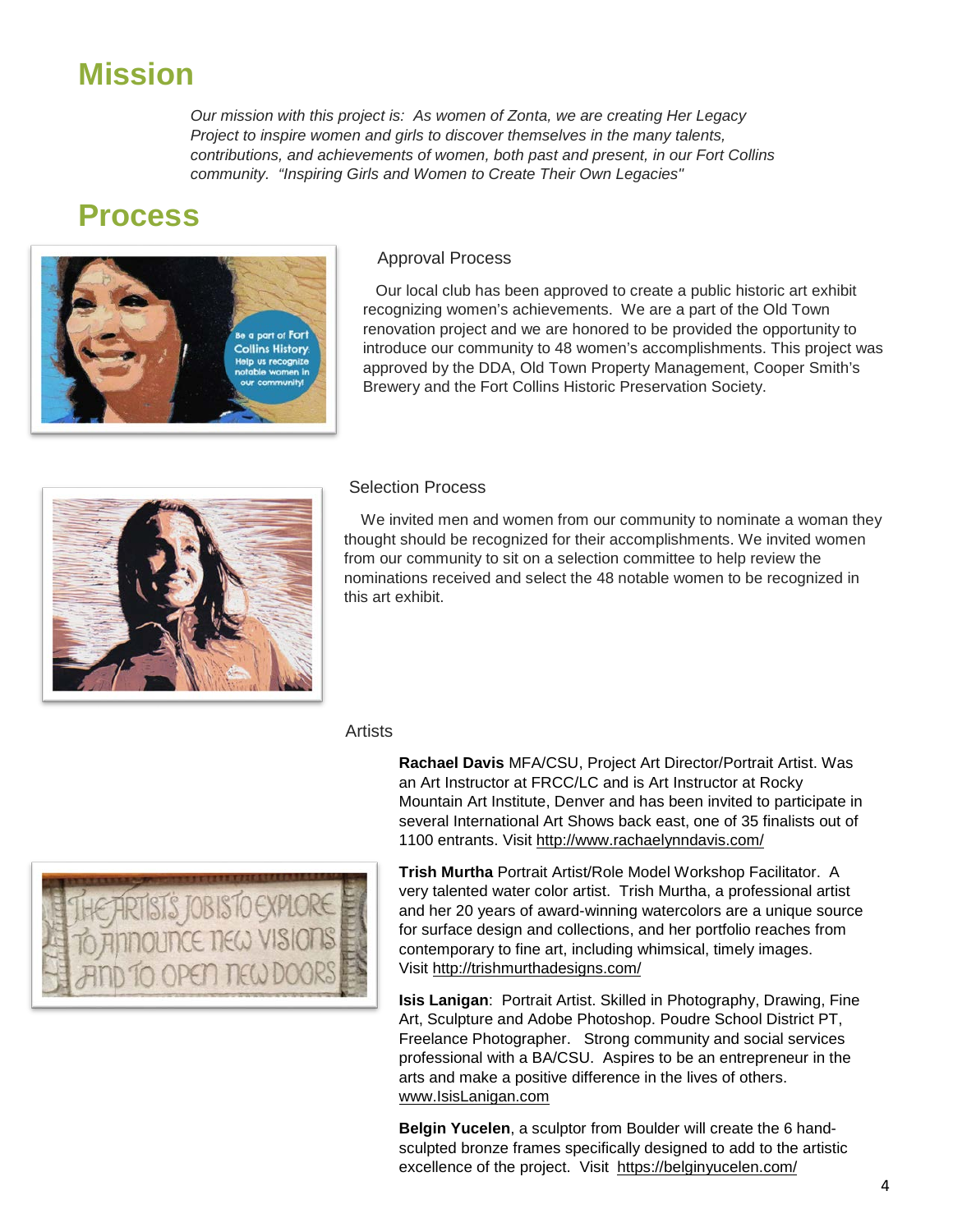## **Program Impact**

"Inspiring Girls and Women to Create Their Own Legacies"

Our Criteria:

- 1. Visionaries for Change by following their heart's passion.
- 2. Role Model for girls and women.
- 3. Made a Difference demonstrating her commitment, courage and resilience.

These notable women's accomplishments have contributed to our Fort Collins legacy.



#### **Testimonies**

Karen McWilliams, FC Historic Preservation *Society "I strongly support the Zonta Club of FC 'Women's Legacy Mural.' I want my daughter to be exposed to and appreciate the significant contributions of women to our community throughout FC History."*

Matthew Robenalt, DDA Executive Director *"Storytelling through art is a powerful form of Interpersonal communication, particularly when communicating an authentic experience of a city. The Zonta Club's mural project, which will be highly visible to local and tourism guests of Old Town Square, imparts the spontaneity of publicly displayed art and place-making with the importance of reflecting on the stories of people that have made Fort Collins an intriguing place to visit, live, work and play."*

Katy Schneider, Marketing Director Visit Fort Collins *"Fort Collins has a large appreciation for public art and adding an element of personal story telling through photographs would only heighten the attractiveness of the variety we have to offer visitors."*

#### **Donor Comments**

*~ Hooray! What a great project ~ A great project supporting local women ~ Good luck! ~* 

*~This is such a worthwhile project! ~ So excited to see women being recognized for the incredible work they do every day. This project is a big step forward for women everywhere! ~ I look forward to reading about each woman's legacy ~ Projects like this are so important, and I'm glad that these women are getting the recognition they so deserve ~I chose to give because women's contributions to Fort Collins are and have been vital to the community and so need to be recognized ~ Wonderful program! ~ Good luck, I hope you make your goal! ~ In honor of the women of Fort Collins~ Women's contributions have so long been overlooked or forgotten, so I support anything that helps bring these stories to light ~*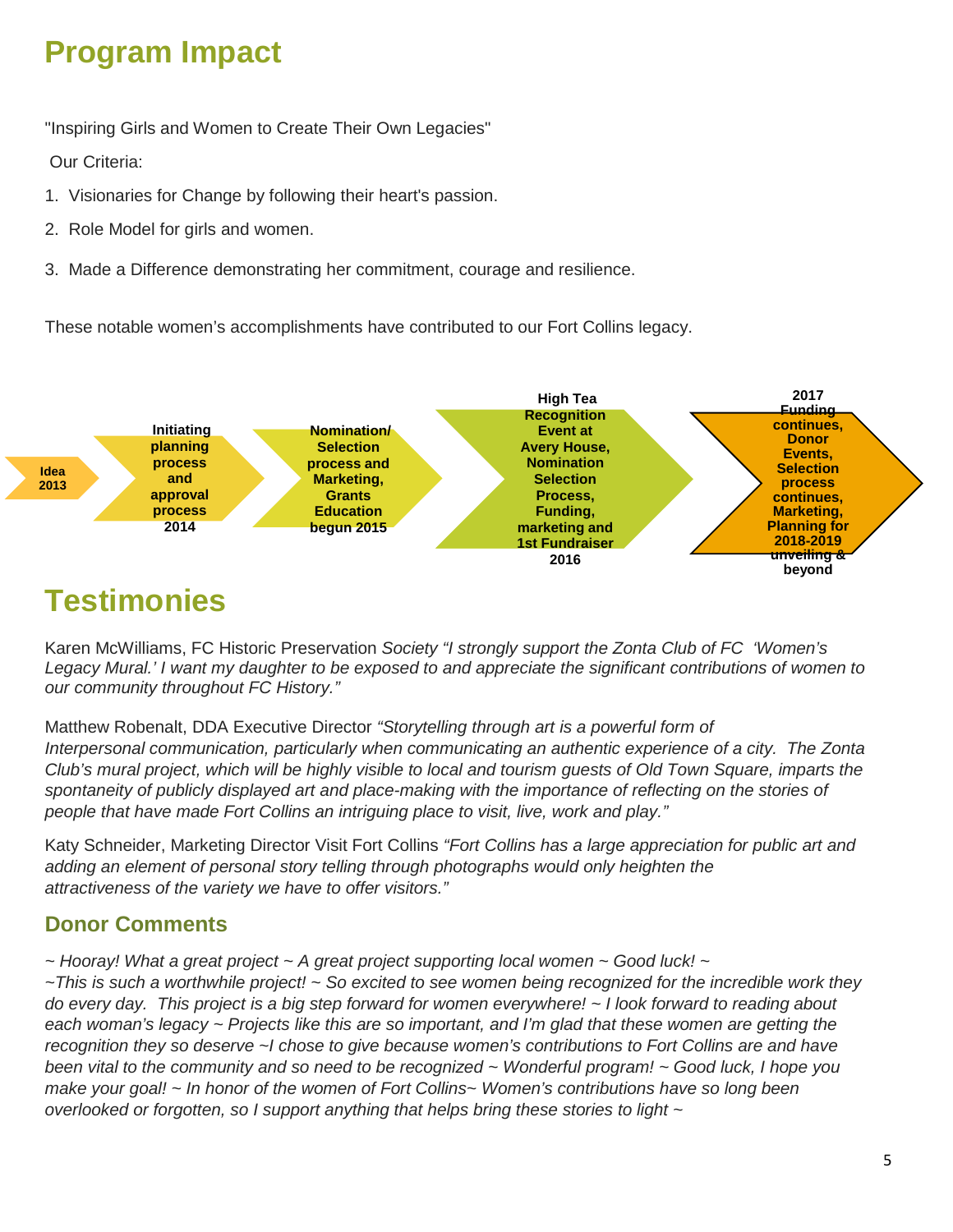### **Impact Continued**

Our Poudre School District has agreed to partner with us and invite their teachers to write curriculum about these women's life journey's for 2<sup>nd</sup> grade Fort Collins History, 4<sup>th</sup> grade Colorado History, Middle/High School Social Studies and for Art Classes. Also, the Colorado State University Women's Studies and Research Department will include their stories into a class curriculum.

Through the curriculum which will be written by Colorado State University and Poudre School District, many families in our community will learn about these women through the instruction of their children and the projects associated with this instruction.

One of Zonta collaborators at Poudre School District, Laura Cronen, District Art Coordinator, said the following about the project:

*"Upon learning about the Her Legacy: Women of Fort Collins mural project I was excited for the unique addition to the culture of the Fort Collins community. The renderings by artist Racheal Davis capture each of the women represented in a wood cut print that have a timeless quality and will be enjoyed for years to come. Additionally, as the Visual Arts Curriculum Facilitator in Poudre School District, I look forward to collaborating with the Zonta Club to bring the artworks and historical information surrounding each of the chosen significant women in the Fort Collins Community to the schools. This will highlight both the arts and the accomplishments of women in Fort Collins and serve as an inspiration to girls and women to reach for their dreams as they learn about influential women, past and present, in their own community."*

### **Benefit to local sponsoring business**

\*Being a part of history by helping bring these women's stories to life in our community

\*Logo permanently in Old Town on Her Legacy art exhibit windows

#### **Project Benefit to the Community**

•Recognition through other Colorado Welcome Centers

- •Add to Fort Collins' identity as a cultural center and tourist destination
- •Potential revenue addition to city due to visits to see the Zonta Women's Legacy Mural
- •Add to economic vitality and use of these Old Town spaces
- Partnerships with and participation by local PSD, FRCC/LC and CSU
- •Traveling art exhibits within Fort Collins and surrounding communities
- •Art in Public Places, a city department project guideline, is for an esthetically pleasing and informative art display
- •Part of the Downtown Alley Enhancement project into Old Town from East
- •Helping to fulfill part of Goal #3 of the 2008 Fort Collins Cultural Plan

Her Legacy: Women of Fort Collins has the potential to affect millions of people:

The Visit Fort Collins office estimates over 1 million visitors come to Fort Collins each summer as a destination. If even 1% of these visit Old Town (100,000) and 10% of Old Town visitors view Her Legacy: Women of Fort Collins, 10,000 visitors a year will view the portraits and have an opportunity to learn about these women. Based on Poudre School District October count 2014-15 numbers we estimate that, at a minimum, over 10,167 students/guests will benefit each school year. In addition, about 720 students are enrolled in Women's Studies major at Colorado State University. So, our potential yearly audience is easily over 21,887 a year.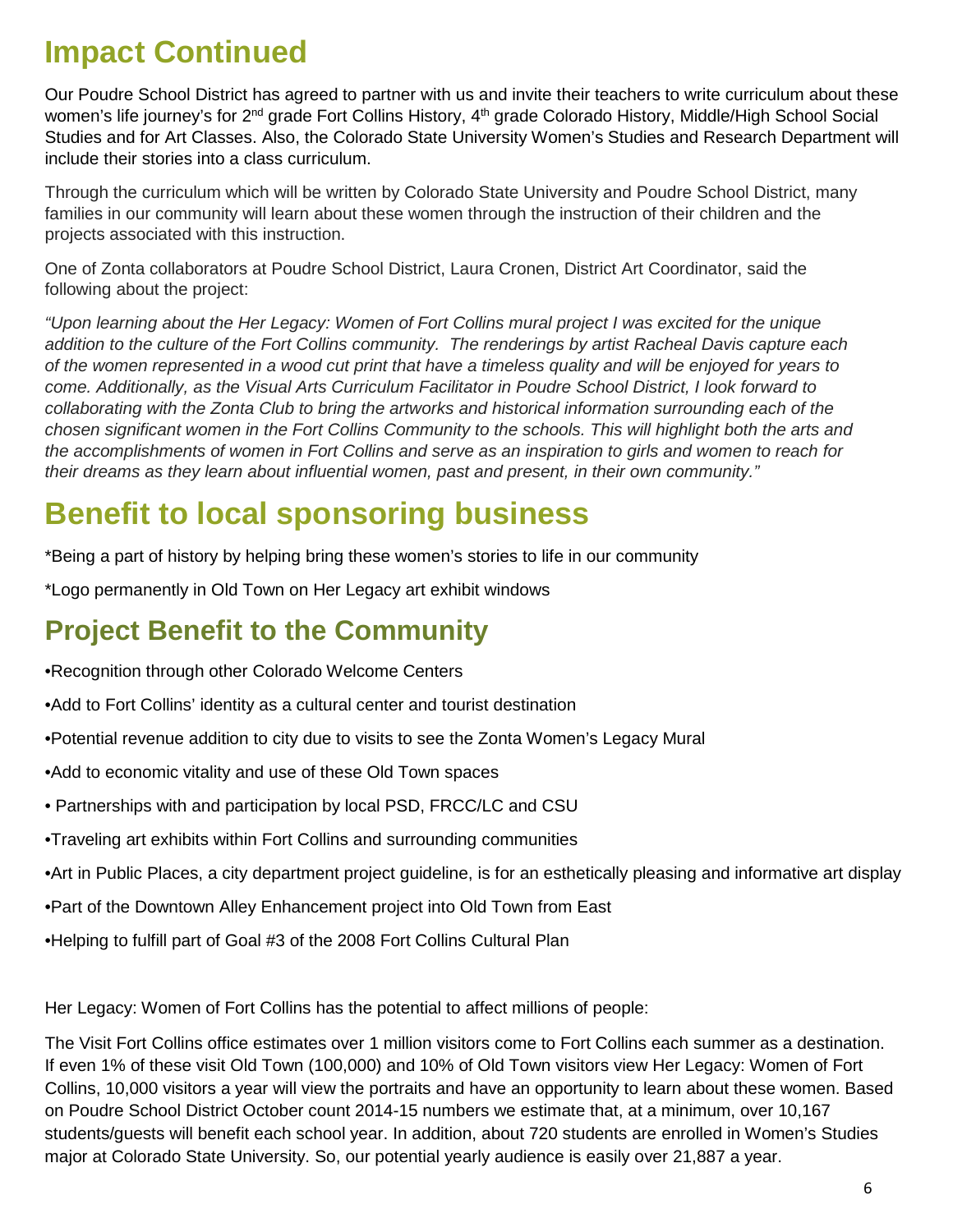## **Planning Committee**

Our planning committee has grown organically. In Fall of 2013 I shared the idea with Rachael Davis, an artist and Zonta member to see what she thought might work for portraits. During 2014 I met with numerous City of Fort Collins employees to obtain the approval to install this art exhibit in Old Town, Fort Collins. Rachael and I took several grant writing workshops, wrote grants that year and worked to recruit women from our community to participate in the nomination and selection process.

We facilitated the first Selection committee event April 2015 with thirteen women out of twenty invited. We shared our vision and shared initial thoughts on criteria for the selection process. The women shared their suggestions and one woman, a life coach volunteered her time to help us determine our mission, vision and criteria. After this meeting, there were two other women who joined our committee: Heather Bonnema, Graphic Designer and Kirsten Johnson, Marketing Liaison. The four of us met with Judith Hammon, Life Coach as she walked us through a procedure to come up with the following:

As women of Zonta, we are creating Her Legacy Project to inspire women and girls to discover themselves in the many talents, contributions, and achievements of women, both past and present, in our Fort Collins community.

"Inspiring Girls and Women to Create Their Own Legacies"

Our Criteria:

- 1. Visionaries for Change by following their heart's passion.
- 2. Role Model for girls and women.
- 3. Made a Difference demonstrating her commitment, courage and resilience.

Our selection committee events have been held as follows:

Introduction event: April 2015; July 2015 1<sup>st</sup> selection event of 1<sup>st</sup> twelve notable women; February 2016 selection of 2<sup>nd</sup> twelve notable women: January 2017; selection of 3<sup>rd</sup> twelve notable women; April 2017 selectiondiscussion; May 2017 7<sup>th</sup> selection-discussion and November 2017 selection 4<sup>th</sup> group twelve notable women.

Our Planning Committee now has the following members:

Patti Smith, Legacy Chair; Rachael Davis, Project Art Director/Portrait Artist

Barbara Fleming, Writer/Author, Coloradoan History Columnist; Kirsten Johnson, Corresponding Secretary

RJ Clay, Music Consultant/Videographer; Stacey Jensen, Grant Writer

Michel Olds, Accountant/Foundation Treasurer; Aubrey Blankenship, Website Honoree Gallery Page Creator

Leslie Botha, Social Media Consultant; Linda Brown, Education Assessment/Grant writing consultant

Alyse Smith, Graphic Designer, Trish Murtha, Role Model Workshop Facilitator/Portrait Artist;

Isis Lanigan, Portrait Artist; Julie Ulstrup, Photographer

All selected women sign a participation contract.

 inspire others to make a difference through commitment, courage and resilience as modeled by these notable We hope that these visually appealing artistic portraits, will be the reason visitors stop and take a moment to visit the exhibit and then the website to read about these women. We believe that learning about women who have been visionaries for change by following their heart's passions can become role models for girls and women and honorees.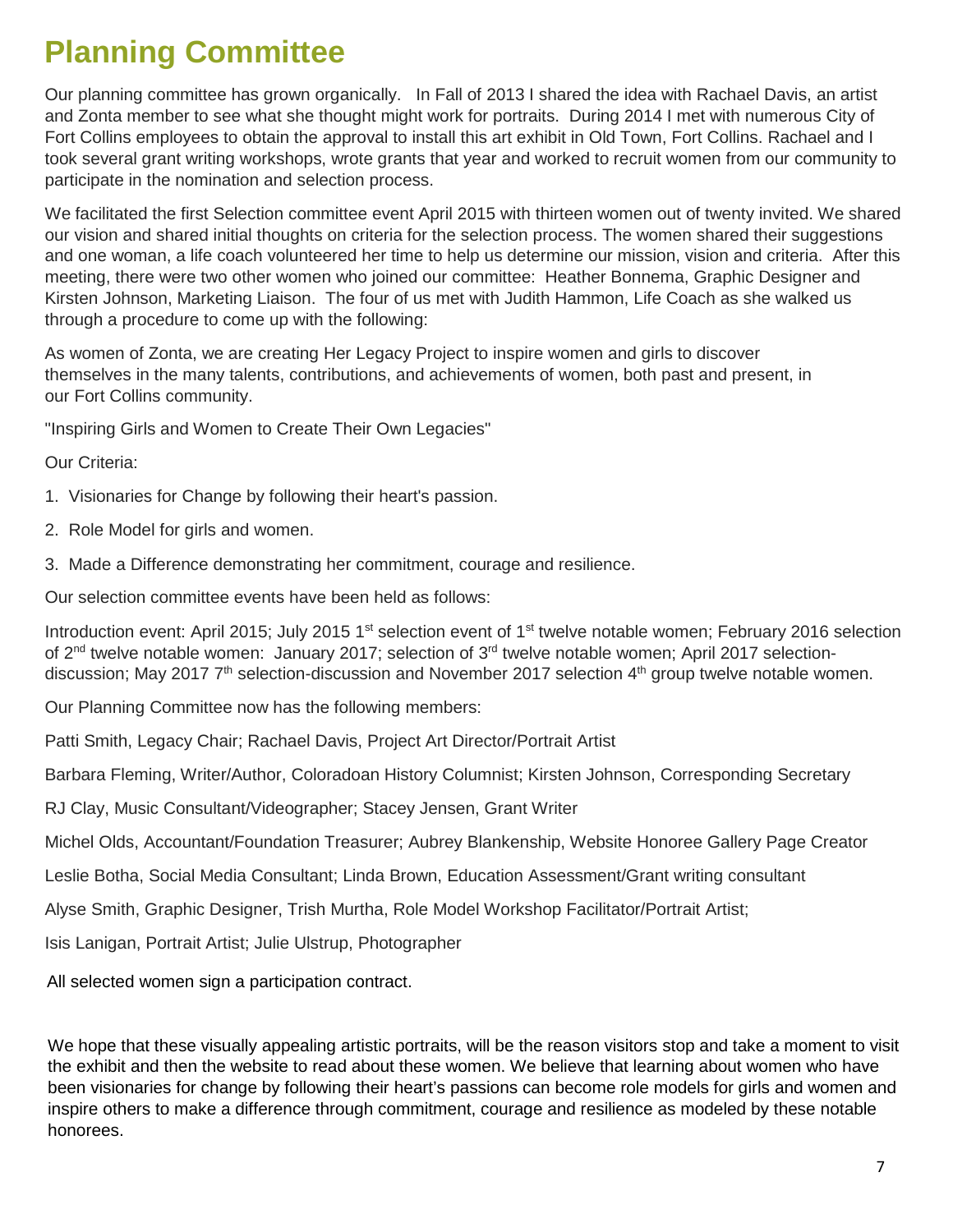#### **Our Community Partners:**

DEC 2013: Kathy Gilliland, Former Mayor Loveland and Zonta Meet the Author MC/shared vision and referred to Matt Robenalt Spring 2014: Approved by Downtown Development Authority/Matt Robenalt Ed Stoner/Old Town Properties (now is Patrick Soukup) Dwight Hall/Cooper Smith Brewer, Managing Partner Final Approval from Fort Collins Historic Preservation Society-DEC 2014 Meetings held 2014 with and input received from the following: Lesley Drayton: Fort Collins Museum Curator History Archives Katy Schneider and Lindsey Rohrbaugh: Visit Fort Collins Linda Ellis: Colorado Welcome Center Anne Macdonald: Harmony Library non-profit funding software Derek Getto: Downtown Development Authority/planning process Jennifer Hensley: DDA/Summer Art exhibits in Old Town Karen McWilliams: Fort Collins Historic Preservation Society Gail Budner/Jill Stilwell: Fort Fund/Cultural Services Kathy Jack-Romero/Publisher Coloradoan Spring 2015: Sarah Scobey: Fort Collins Library Non-profit Support Director Poudre School District: Robert Beauchamp, Director of Curriculum, Instruction and Assessment Spring 2016: Connecting Signs: Brooke Gardner, CO-Owner Belgin Yucelen, Sculptor

#### **Events**

2015 Spring Legacy hands-on children's' art project in Old Town 2015 Fall Fashion Show Blue Harvest Apparel January 2016 1<sup>st</sup> Annual Fundraiser OpenStage Theatre play donated by Susan Larson- Outside Mullingar June 2016 1<sup>st</sup> High Tea Introduction/Recognition event at Avery House gardens of first 24 women selected March 2017 Donor Appreciation event at Cooper Smith's Brewery/Poolside Restaurant September 2017 Women Empowering Women event partnering with G.L.O.B.A.L Justice, LLC free event for community October 2017 2nd Annual Fundraiser Women's Singer/Songwriter Concert November 2017 Donor Appreciation event Picasso Art Exhibit Loveland Museum of Art March 2018 Legacy Honoree Recognition event for all 48 women selected

#### **Marketing Review**

2015 Website created with WIIX [www.HerLegacyZontaFC.com,](http://www.herlegacyzontafc.com/) 2015 Facebook site created @HerLegacyFortCollins December 2015 January OpenStage Program ad; January 2016 Living in Fort Collins and Living in Northern Colorado magazines article 1<sup>st</sup> Annual Fundraiser: JAN 2016 Initial- Open Stage Theatre 'Outside Mullingar' donated play; 2017 Women's Singer/Songwriter Concert June 2016 Coloradoan article about art exhibit and first 24 women, May 2016 Crowdfunding ad August 2016 Style Magazine wonderful article about June High tea event with Zonta on front cover Fall 2016 OpenStage Program ad and OCT 16th Crowdfunding ad in Coloradoan April 2017 Coloradoan Thank You Donor ½ page ad; May 2017 Coloradoan exhibit ad; 2018 Coloradoan articles Discover Fort Collins 2017 magazine recognition ads Quarter 1,2, 3 and 4 for 1st twelve legacy women 8 Discover Fort Collins 2018 magazine recognition ads Quarter 1 and 2 for 2nd twelve legacy women honorees Newsletters and Coloradoan articles about Legacy Honorees

Marketing as a member of Fort Collins Red Carpet Chamber and several networking groups for four years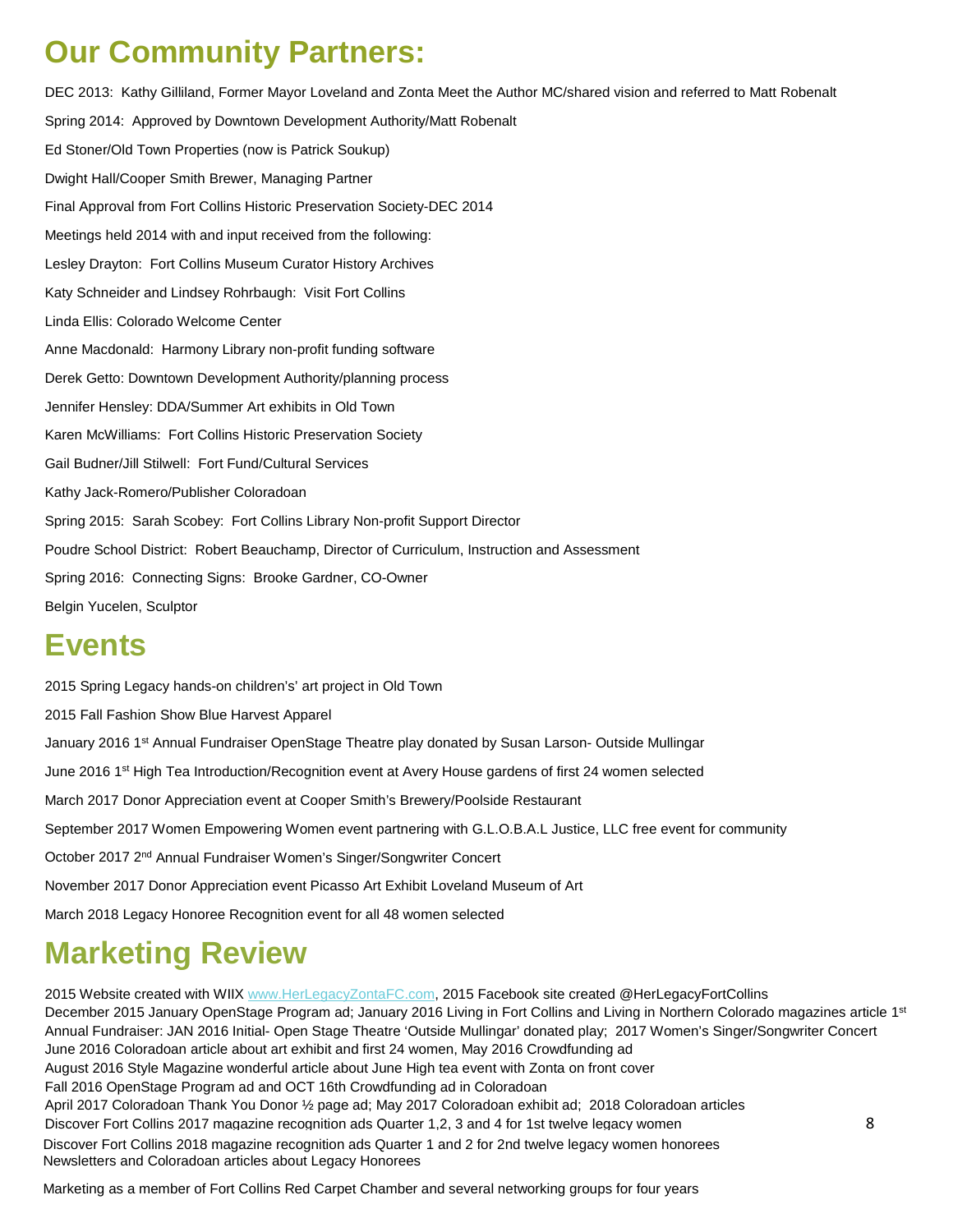## **Donors Thank You for your generosity…**

| Her Legacy: Women of Fort Collins Art/Education Exhibit                                       | Previous  |              | Current      |
|-----------------------------------------------------------------------------------------------|-----------|--------------|--------------|
|                                                                                               |           | vears income | vears income |
| <b>Income Review</b>                                                                          |           | 1/1/2016     | $6/1/2017$ - |
|                                                                                               |           | 5/31/2017    | 5/31/2018    |
| *Individual Donations and Small Business donors                                               |           | \$12,933.00  | \$6843.33    |
| *Corporate Donations-listed below                                                             |           |              |              |
| Wells Fargo Community Fund                                                                    |           | \$1,000.00   |              |
| All-State Foundation                                                                          |           | \$1,000.00   | \$1,000.00   |
| Pedersen Toyota                                                                               |           | \$1,000.00   |              |
| Centennial Leasing & Sales of Northern Colorado                                               |           |              | \$1,000.00   |
| Global INC/Sonia Cooper                                                                       |           |              |              |
|                                                                                               | \$1000.00 |              | \$1500.00    |
| *Sponsorships for two Donor appreciation events                                               | \$220     |              | \$200        |
| *Sponsorships for Discover Fort Collins Magazine<br>Legacy women recognition ads-Quarterly ad | \$600     |              | \$1600       |
| *Grants (None)                                                                                |           |              |              |
| ****Subtotal for previous years income columns                                                |           | \$16,753.00  | \$12,143.33  |
| <b>Fundraising Events income</b>                                                              |           |              |              |
| Open Stage Theatre Play 'Outside Mullingar"                                                   | \$900     |              |              |
| Women's Singer/Songwriter Music Concert                                                       |           |              | \$1182.26    |
|                                                                                               |           |              |              |
| Totals for income columns                                                                     |           | \$17,653.00  | \$13,325.59  |

| <b>Thank You</b>   | To Our                | 2017-2018          | <b>Donors</b>    |                     |                         |                      |
|--------------------|-----------------------|--------------------|------------------|---------------------|-------------------------|----------------------|
| Susan Kirkpatrick  | Mary Carraher         | Catherine Marie    | Denny Moyer      | Denise/Bruce        | <b>Betty</b><br>Aragon- | Danielle Lanigan     |
|                    |                       | Rotman             |                  | Freestone           | <b>Mitotes</b>          |                      |
| Claudia Lanigan    | In honor of Ann       | memory of<br>In In | C.<br>Ernestine  | Through             | Sonia<br>Cooper         | <b>Business</b>      |
|                    | Azari                 | Arlene             | Munsey           | Women's             | Global Inc.             | Women's              |
|                    |                       | Ahlbrandt-Harry    |                  | Foundation<br>of    |                         | Network of Fort      |
|                    |                       | Ahlbrandt and      |                  | CO                  |                         | Collins (choose      |
|                    |                       | Joe Ahlbrandt      |                  |                     |                         | us, a Non-Profit     |
|                    |                       |                    |                  |                     |                         | support<br>in.<br>to |
|                    |                       |                    |                  |                     |                         | 2017/2018)           |
| Dr. Mark Loury     | Benevity Fund         | Jr League of Fort  | Matthew          | Centennial          | Angela Craven           | Anonymous            |
|                    | Patty Lopez           | Collins            | Schmitz          | Leasing<br>and      |                         |                      |
|                    |                       |                    |                  | Sales               |                         |                      |
| Gerald and Carole  | <b>Steve Smith</b>    | Kind<br>Deed       | Performance      | Carl Dierschow      | Deanne Mulvihill        | <b>Tara Streeb</b>   |
| Makela             |                       | Community          | Tune             |                     |                         |                      |
| Green Ride CO-     | <b>Kris Brothers</b>  | Mike Spontiello    | Judith Barth     | & Patti<br>Steven   | Janet Rehn              | Sue Whetten          |
|                    |                       |                    |                  | Smith               |                         |                      |
| Zonta District 12  | AllState              | Winding<br>Road    | Detailed<br>Home | Gerry Edwards       | Deedee Wieggel          | Karen Spruill        |
| Convention         | Foundation-           | Ceremonies-        | Services-Louise  |                     |                         |                      |
| members            | Jennifer Harms        | Marsanne           | Creager          |                     |                         |                      |
|                    |                       | Howard             |                  |                     |                         |                      |
| Stuart Tobet in    | <b>Blaine Spruill</b> | Natalie Burman,    | Ben Blonder      | Club<br>of<br>Zonta | CO<br>Women of          | Donna Visocky        |
| honor of Joan King |                       | M.D.               |                  | <b>Fort Collins</b> | Influence               |                      |
|                    |                       |                    |                  |                     | members                 |                      |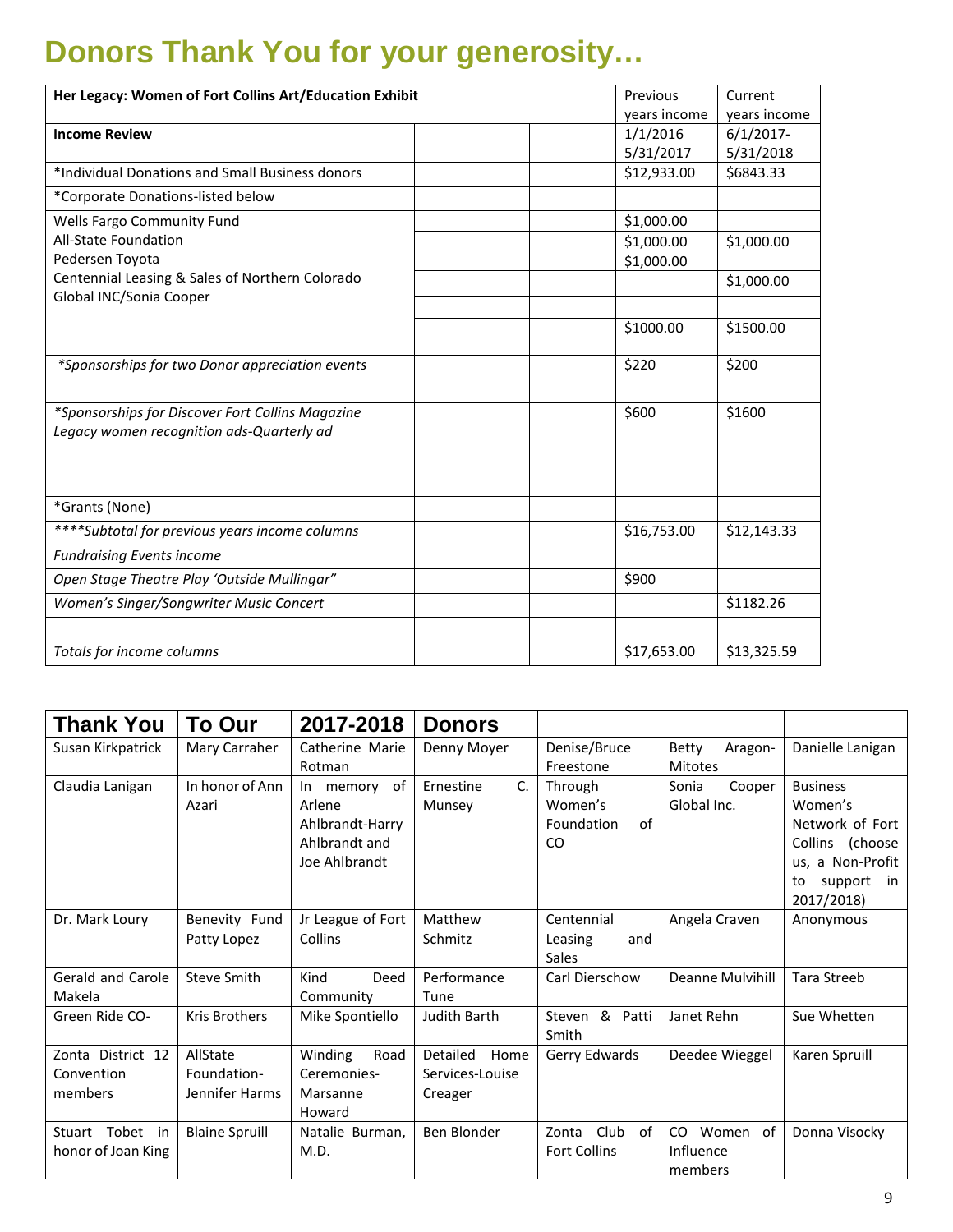| DDA-Matt                | Angela Kettle   | Jennifer Ochwat   | Eleanor Dwight          | Louise Gray      | Joyce Delaney           | Cole Herrera      |
|-------------------------|-----------------|-------------------|-------------------------|------------------|-------------------------|-------------------|
| Robenalt                |                 |                   |                         |                  |                         |                   |
| Nancy/Les Batten        | Wm.Gray Trust   | Donna             | Maztech<br>Inc.         | CooperSmith's    | Anonymous               | Colorado          |
|                         | (Sarah Gray) in | Martemucci        | Chuck Jacquinot         | Brewery-Dwight   | from Women's            | Christian         |
|                         | honor of Nancy  |                   |                         | Hall             | <b>Foundation</b><br>of | University, Julia |
|                         | Grav            |                   |                         |                  | Colorado                | Atwood            |
| Daniel/Deborah          | Carolyn Darr    | Margaret<br>Long  | Every Day Joe's         | Basket sales and | Ticket sales at         | Cash<br>donations |
| Gauato                  |                 | honor<br>of<br>in | Coffee House            | donations<br>at  | Fundraiser              | Networking<br>at  |
|                         |                 | Theodosia         |                         | Fundraiser       | events                  | events            |
|                         |                 | Ammons            |                         | events           |                         |                   |
| Edible                  | Nerium-Paula    | Universal Home    | Ashley                  | Winn,<br>Rosann  | Pam Tompkins,           | Elizabeth Hudetz  |
| Arrangements-           | <b>Thomas</b>   | Lending-Kim       | Kasprnek,               | Colleen<br>and   | Musician<br>and         | and Al Haeger,    |
| Angela Ramsey           |                 | Martin            | Fundraiser              | Crossan,         | Saja<br>Butler,         | <b>Musicians</b>  |
|                         |                 |                   | Trainer                 | <b>Musicians</b> | <b>Musicians</b>        |                   |
| <b>RJ</b><br>Clay,      | Leah<br>Rae     | Shawn             | <b>Schroll Cabinets</b> | Steve<br>Smith   | Leslie<br>Carol         | Alyse<br>Smith,   |
| <b>Music Consultant</b> | Hunter          | Charpentier,      |                         | Centennial Sales | Botha,                  | Graphic Design    |
|                         |                 | Keller Williams   |                         | and Leasing      | Social Media            |                   |

## **Events/Marketing Examples**





Discover Fort Collins Magazine Example





Elizabeth Hudetz and Quarter 3, 2017 Al Haeger Musicians March 31, 2017 Nomen's History Month 10



Legacy Honorees present at March 31, 2018 event during Women's History Month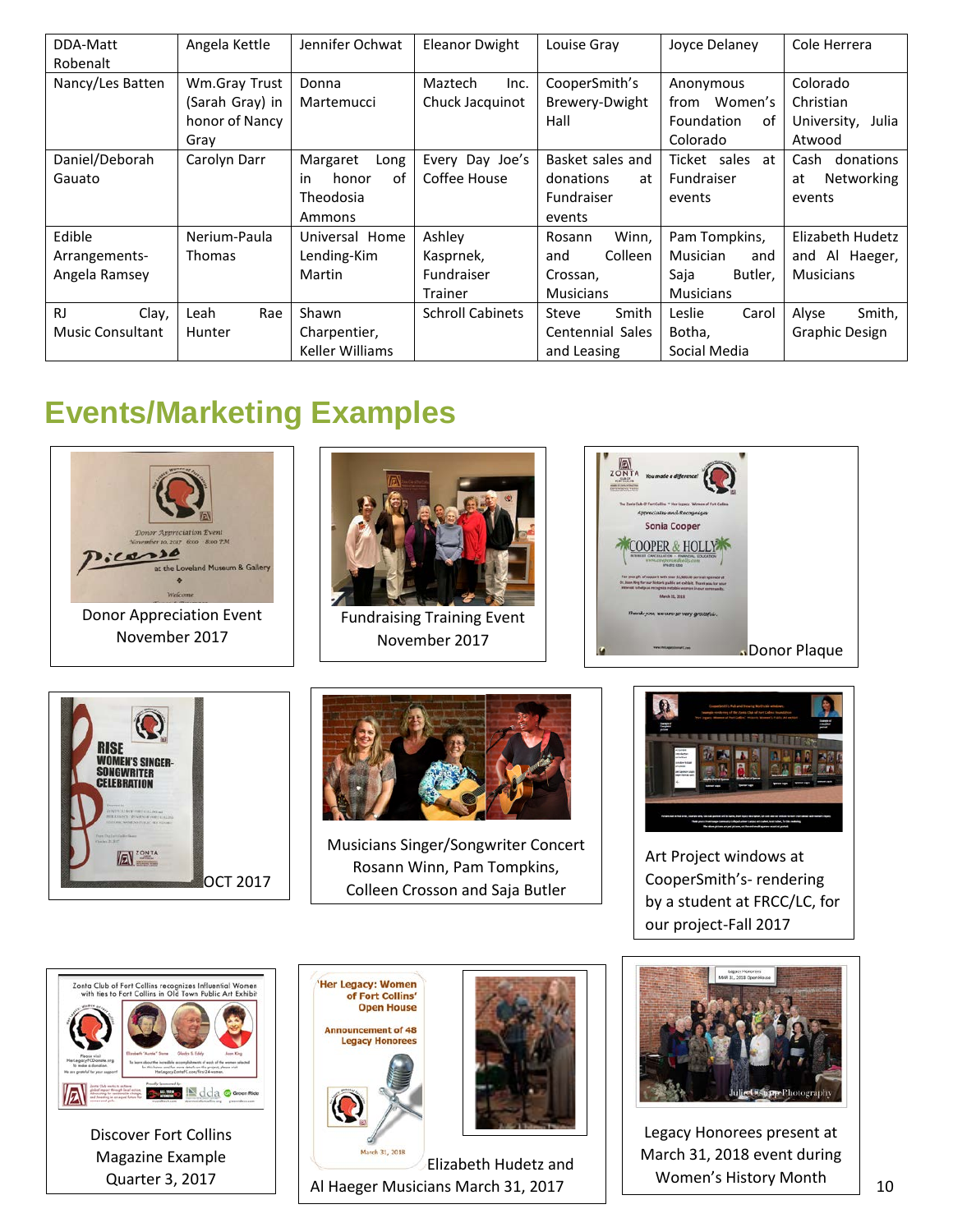



Several members of our Planning Team at March 31<sup>st</sup> event.



Legacy donors recognized at Zonta Author event May 2018: Lisa Leveille, Sonia Cooper, Jill Holly, Aleesa Whiteis and Judy Barth

## **Resources & Financial Management**

We purchased the Network for Good system in March 2017. They provide hands on technical support and a robust system to accept online donations, send emails, letters, thank you notes, track funders, fundraising consultant support, a guarantee, event marketing and much, much more.

Our Legacy Chair has completed several online fundraising programs through Fundraising Authority and has attended funding workshops sponsored by Estes Park & Colorado Nonprofit Resource Centers.

We have attended several grant writing workshops since beginning of 2015.

We have a Zonta member, Michel Olds, who is our Zonta Club of Fort Collins Foundation Treasurer. Patti and Michel meet on a regular basis to review the budget and fundraising process. The budget and fundraising process is also shared with the Planning Committee and the ZCFC Foundation Board.

#### **Strategy Information**

Your donations are crucial to our ability to complete the portraits and the bronze window frames. Sharing our Legacy Honoree life journeys, with our community and our Fort Collins guests, the notable women portraits along with the website information of their biographies, pictures, awards and life journey experiences are why our project exists. Our funds go to pay our artists and sculptor, fundraising training, our videographer who is videotaping the entire process as well as interviews with each notable woman, our graphic designer for marketing to get the word out about our project, to introduce our notable women recognition project and the women selected to the community, for printing supplies, and the print shop that will put the women's completed portraits onto the graffiti projected laminate panels that inset into the window frames in our Old Town location. We will also be paying an audiographer to tape our notable women visiting with a family member or someone who knew them like Story Corp on KUNC radio in 2018-2019. These will also be on our website for guests and students to listen to their story as well as read about their accomplishments on our website. Our website will meet needs of individuals of all abilities. We are investigating how to incorporate braille on introduction window. We are in the planning process to provide Role Model/Mentor art Intergenerational workshops with Poudre School District (PSD) 5<sup>th</sup> grade students/seniors to discuss role models/mentors in their life and introduce them to our Legacy Honorees. We are also planning to share this role model/mentor education with girls at the Matthews House, Aztlan after school program, and Boys/Girls Club as well (we are determining age group). Our artist Trish Murtha, who has extensive experience with students in Loveland School District will facilitate these workshops. We will also offer one at Senior Center for our community at large and one at Respite Care potentially. The PSD will include our Legacy Honoree life journeys into 2<sup>nd</sup> grade FC history, 4<sup>th</sup> grade CO history, middle/high school Social Studies and Art classes. We have been meeting with the PSD Curriculum Committee led by Robert Beauchamp, Director since Spring, 2015. This information will also be in the CSU Women's Studies classes. This art education project will also include community forum discussions after guests visit our art location. There will be several forms of assessments utilized as well for the portrait site and all education offerings.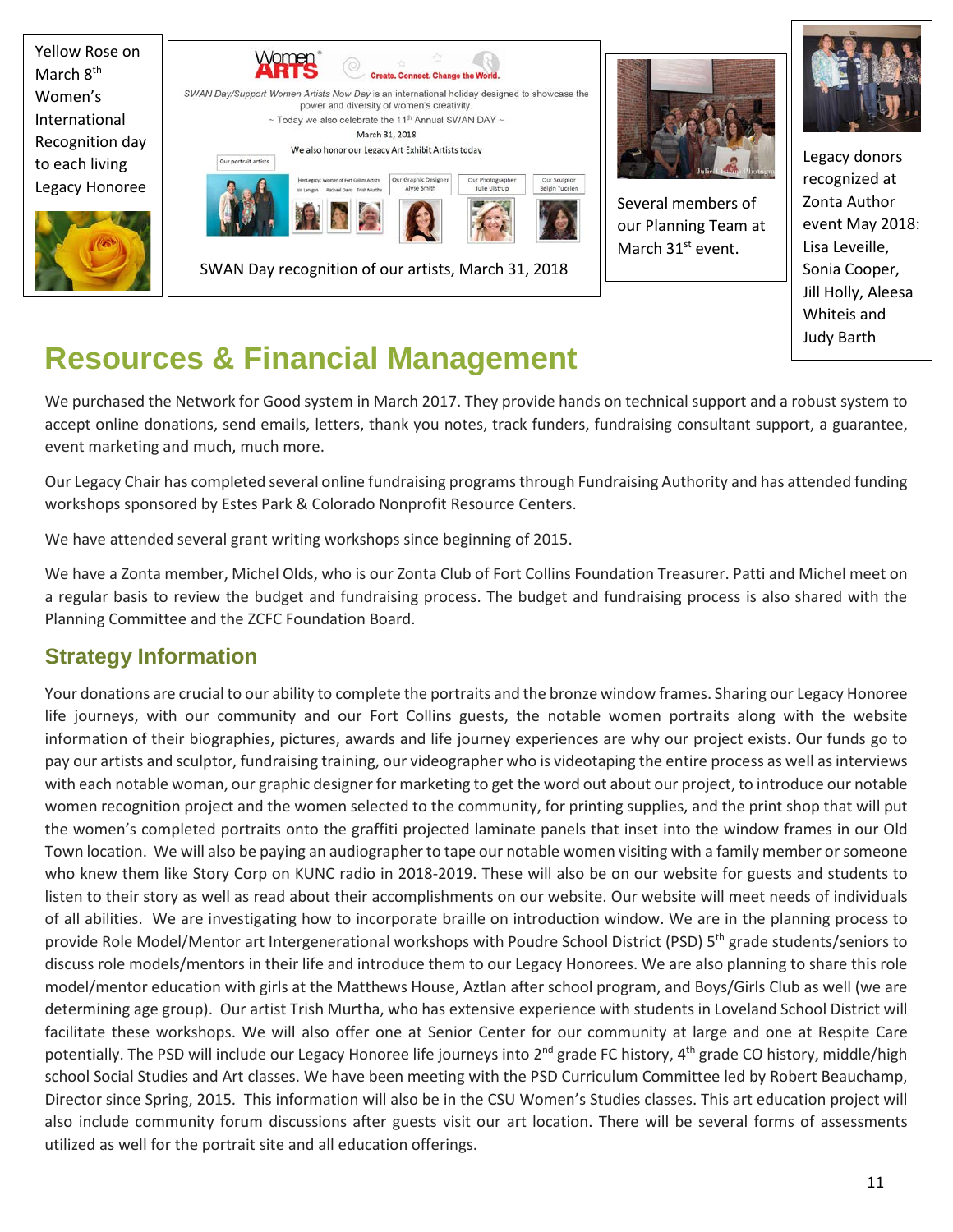## **Looking Forward**

Our future includes the following: to unveil twelve notable women's portraits every six months over a three-year period, beginning 2018-2019 (to either begin in or end in a Women's' History Month of March). When we begin the portrait rotation, we will provide the portrait panels that are rotated out to be in classrooms and in museums. Our plan is to begin in either 2018-2019 to provide quarterly role model discussion art workshops with the following organizations: Aztlan Center after school program, Matthews House with at risk children/students, Senior Center for the community members, Boy's Girls Club youth and Respite Care youth. Then to add the PSD 5<sup>th</sup> grade/Intergenerational classes in Fall, 2019. The participants will discuss role modeling versus mentoring and will talk about who was their role model when they grew up, learn about several notable women and will create a picture with art supplies of their role model. Our future includes audio interviews, like KUNC Story Hour with notable women and a family member or someone who knew them to be posted on our websites. Our marketing includes rack cards in all ten Colorado Welcome Centers in addition to a variety of other marketing techniques. We also plan to host discussion events with community members who have visited the art exhibit and ask them to share what they took away from their visit and to discuss role modeling and who their role models were. We plan to begin these three months after the first twelve women's portraits are hung. We have learned a lot from individuals we have had the pleasure to meet along the way. They have provided us knowledge of what to consider asking and planning for that we did not think of such as do we need insurance to cover the artwork on the windows or that a QR code may not always work, that we needed a contract with Cooper Smiths' or how will you keep the portrait panels in the windows and a Construction Consultant maybe needed. We appreciate each helpful suggestion. We always strive to keep improving!

Our Vision: To recognize women's accomplishments and to inspire the next generation of women.

#### **Executive Leadership ~ Our Planning Committee ~**



**Patti Smith**  Project Chair 2013



 **Barbara Fleming** Writer Extraordinaire Author 2015



**Trish Murtha** Role Model-Art Workshop Facilitator/ Portrait Artist 2017



Project Art Director/Portrait Corresponding Secretary **Rachael Davis** Co-Chair 2013 Artist 2013



**Kirsten Johnson** 2014



**RJ Clay** Videographer / Music Consultant 2015



**Alyse Smith** Graphic Designer 2017

Linda Brown

Education Assessment/ Grant Consultant 2018



**Julie Ulstrup** Photographer 2017



Aubrey Blankenship Website Legacy Gallery pages



12

2016

**Stacey Jensen** Grant Writer

**Isis Lanigan** Portrait Artist 2017



**Michel Olds** Foundation Treasurer 2016



 **Leslie Carol Botha** Social Media Face Book Posting 2018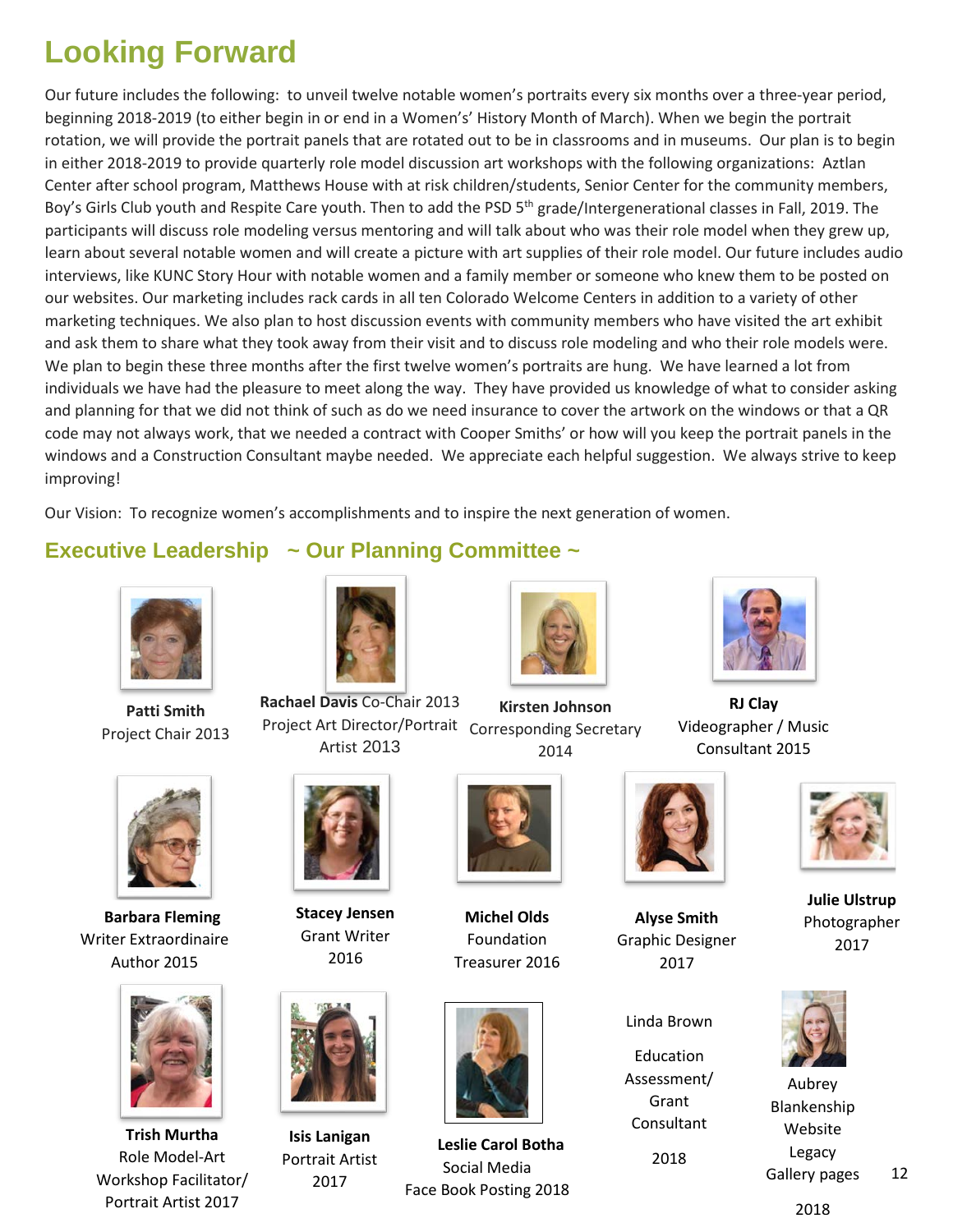#### **First Twelve Notable Women Selected**







Betty Aragon-Mitotes



Brownie McGraw **Denise Freestone** Auntie Elizabeth Stone









Martha Trimble



Sister Mary Alice Murphy



Temple Grandin



We invite you to visit our website to view the 48 notable women chosen for recognition as Legacy Honorees at [www.HerLegacyZontaFC.com.](http://www.herlegacyzontafc.com/)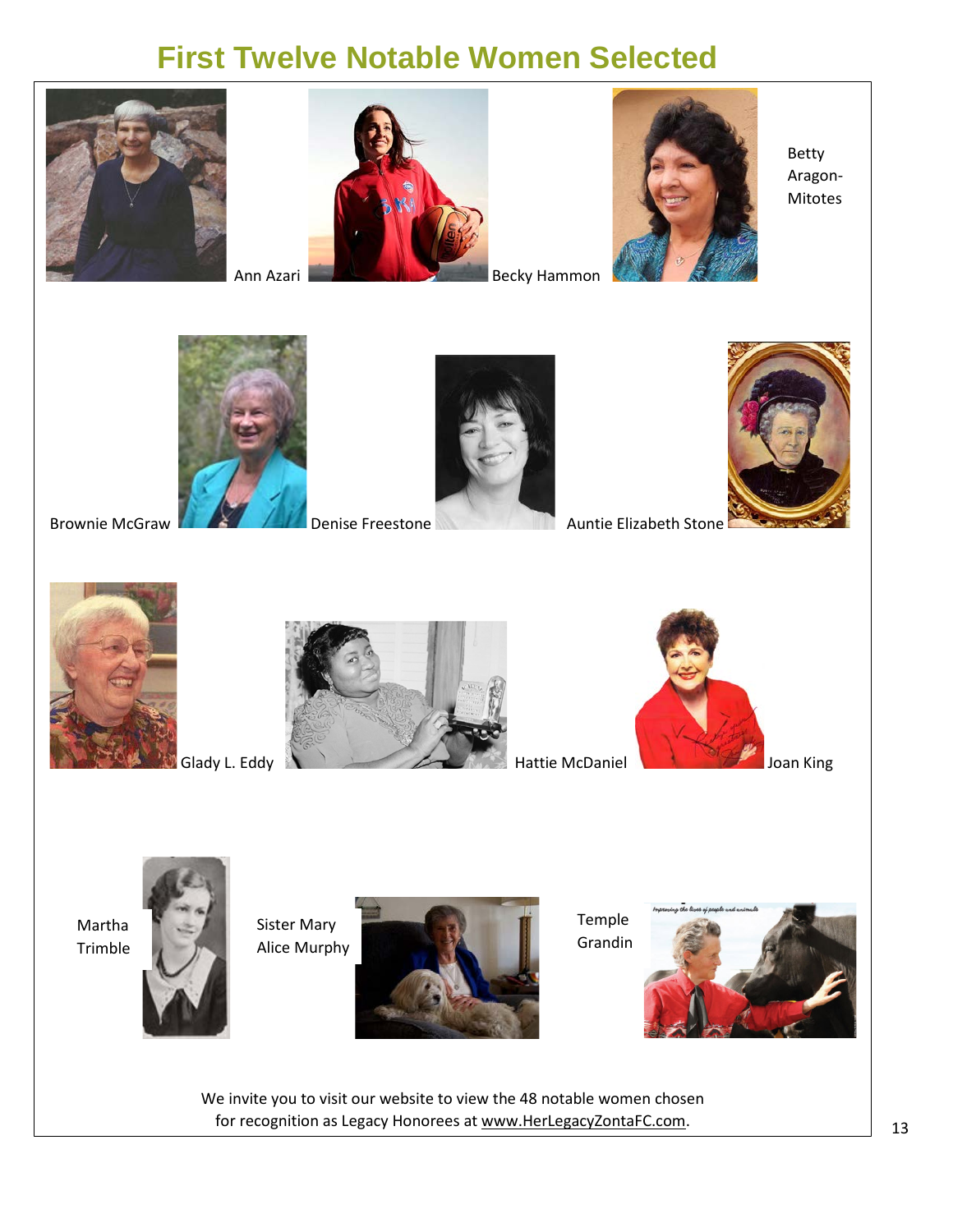#### **We Need Your Help**



You can make a difference! This year was successful, yet; we have a lot of work to do. Our funding to date has paid for marketing, down payments to individuals providing services to our project and our events held to date.

#### **Every Penny Matters**

Your donation will be put to good use as 100% goes to fund this historic women's art exhibit project. Right now, we need your help to continue moving this project forward. We need \$ 27,700 to finish paying for the first three bronze decorative frames and portrait panels so that we can hold the first unveiling event in March 2019. Our first goal is \$10,000 by August 1, 2018. Our second goal is \$17,700 by DEC 28, 2018. Do you know anyone who supports the arts that you could introduce to us and we will share our public women's art exhibit with them?

If 20 people donate \$500 or if 50 people donate \$200 or if 100 people donate \$100 or if 200 people donate \$50 or if 400 people donate \$25, we will meet our funding goal to pay for 1/3 of the bronze window frames in preparation of hosting the unveiling of the first twelve notable women in 2018. Our goal is to raise \$10,000 by August 16, 2018. Will you help us?

Will you pick the donation amount that fits your budget or that you feel you can stretch up and make your donation today to become a Legacy Founding Partner? We are a 501c3 Charitable organization. You can make your donation today online here: [www.HerLegacyFCdonate.org.](http://www.herlegacyfcdonate.org/)

You can also donate by mail if you prefer: *Make your check out to the Zonta Club of Fort Collins Foundation/Legacy Project and mail it to Zonta Club of Fort Collins Foundation, P.O. Box 272914, Fort Collins, CO 80527.*

We look forward to welcoming you as one of our Legacy Founding Partner's. With a \$100 donation or more you will receive a book by *author, mentor, and Life Coach Dr. Joan King's estate. Joan is one of our notable women and her book title is A Life on Purpose: Wisdom at Work. The major benefit to a business with a \$1000 or more donation is a permanent logo marketing their business on windows in Old Town.*

#### **Volunteer and Help Make a Difference**

Not everyone can make a financial contribution. We know there are folks who like to volunteer. If you like to volunteer, we invite you to consider assisting us with one or more of the following upcoming events. If you would like to help in anyway, please complete the following form and send it back to us.

Also, one way to volunteer and help move our project forward is to share our project with your family, friends and/or colleagues that you think also have a passion to support women's issues. Maybe they would be either interested in learning about our project and/or might be willing to donate \$25 or more? Thank you for your generosity over these past several years. We truly appreciate YOU!

- $\Box$  Volunteer with upcoming event for the Legacy Project: Unveiling event, Summer High Tea Introduction event, 2019 3<sup>rd</sup> Fundraiser event/Women' Music Concert, 2019 Women Empowering Women Leadership Forum, or with upcoming Donor Appreciation Events
- $\Box$  Volunteer in a different way with our Zonta Club help deliver yellow roses, help make birthing kits, help recognize high school young women who give back in our community, with women's author fundraiser or any other project you might be interested in? List your interest here

Please visit our website http://www.HerLegacyZontaFC.com to learn more or call us at 970.988.8529. You can also send this form by mail to us at Zonta Club of Fort Collins Foundation at PO Box 272914, Fort Collins, CO 80527.

| Name:           | <b>Phone:</b> |
|-----------------|---------------|
| Email:          |               |
| <b>Address:</b> |               |